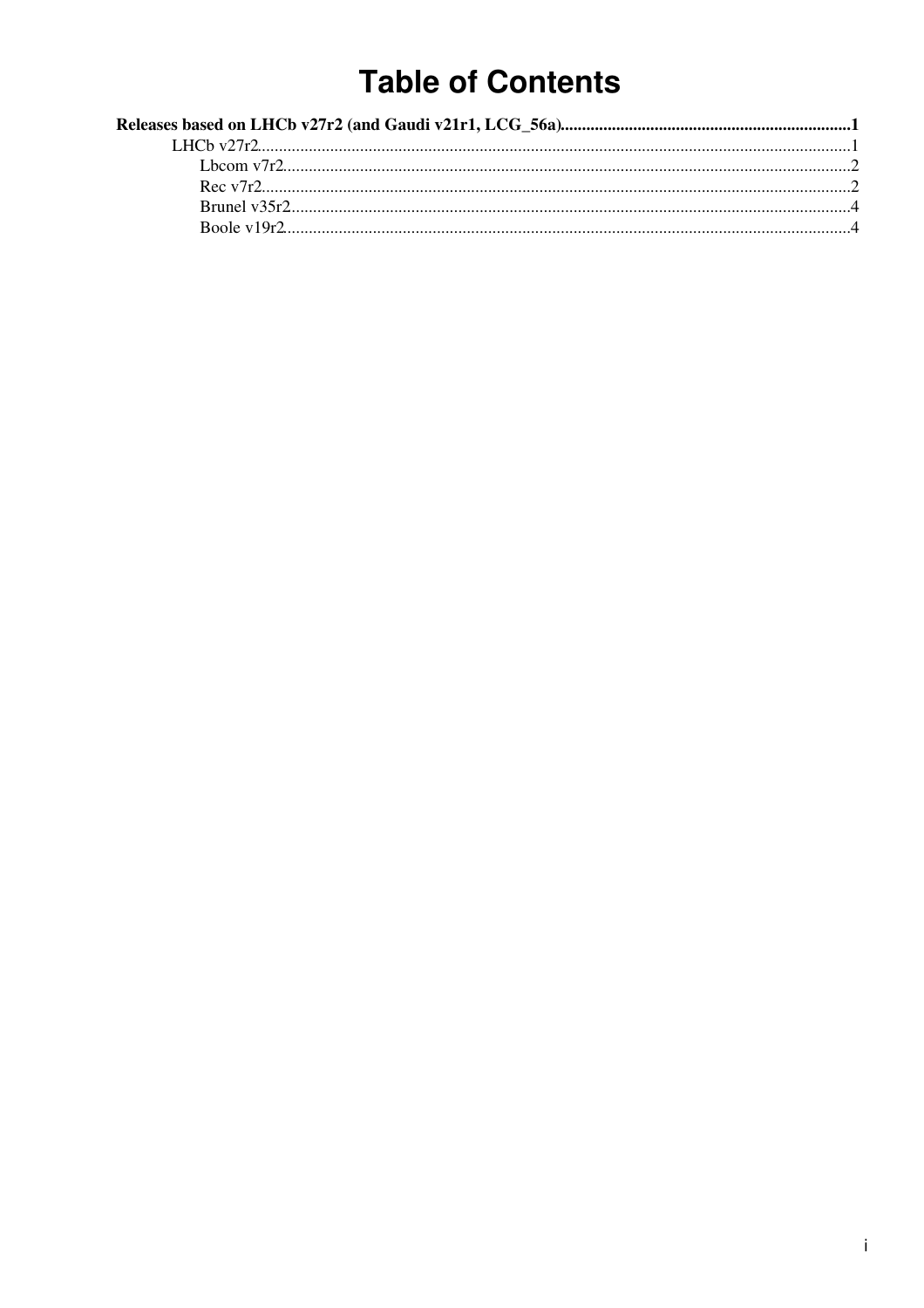# <span id="page-1-0"></span>**Releases based on LHCb v27r2 (and Gaudi v21r1, LCG\_56a)**

This page documents releases based on LHCb v27r2. **Do not edit**, the content of these releases is frozen.

## <span id="page-1-1"></span>**LHCb v27r2**

Released 22nd June 2009 Based on LHCb v27r1, with the following new tags

| Package             | User tag          | <b>Suggested Comment</b> |                                                              |  |
|---------------------|-------------------|--------------------------|--------------------------------------------------------------|--|
|                     |                   | official tag             |                                                              |  |
| Det/DDDB            |                   | v1r18                    | Update default to latest DB tag                              |  |
| Det/DetCond         | marcocle_20090603 | v12r7                    | bugfix in CondDB ConfigurableUser                            |  |
| Det/DetDesc         | vanya_20090615    | v18r14                   | Add some missing dictionaries                                |  |
| Det/Magnet          |                   | v5r3                     | New MutipleMagneticSvc                                       |  |
|                     | cattanem_20090612 |                          | replace endreq by endmsg                                     |  |
| Det/RichDet         | jonrob_20090612   | v11r5p1                  | Fix WIN32 warning                                            |  |
| Det/VeloDet         | krinnert 20090611 | 13r7                     | Made Velo sensors aware of top or bottom cabling             |  |
| Event/HltEvent      | ipalac_20090603   | v8r18                    | Add missing dictionaries                                     |  |
|                     | tskwarni_20090604 |                          | more dictionaries                                            |  |
|                     | jpalac_20090611   |                          | Add dictionaries and remove some useless operators           |  |
| Event/LumiEvent     | panmanj_20090612  | v2r1                     | add LumiIntegral class and add overloaded operators to Lumil |  |
| Event/MCEvent       | smenzeme_20090604 | v2r15                    | add two new ghost categories                                 |  |
|                     | cattanem_20090609 |                          | make MCVertex::position4vector const                         |  |
| Event/PhysEvent     | musy_20090604     | v11r9                    | pointer change in a container of Tagger class                |  |
| <b>GaudiConf</b>    | cattanem_20090616 | v12r5                    | Add LHCbApp().Quiet and LHCbApp().TimeStamp options          |  |
| Kernel/LHCbAlgs     | graven 20090614   | v2r27                    | speed up DeterministicPrescaler                              |  |
| Kernel/LHCbKernel   | wouter_20090604   | v11r5                    | Fixed bug in hit pattern for muon hits                       |  |
| Kernel/LHCbMath     | vanya_20090612    | v3r9                     | add                                                          |  |
|                     |                   |                          | Gaudi::Math::(Value,Point3D,Vector3D,LorentzVector)Withl     |  |
|                     | vanya_20090613    |                          | fix for linux                                                |  |
|                     | vanya_20090613_2  |                          | add Gaudi::Math::SVectorWithError                            |  |
| Kernel/MCInterfaces | jonrob_20090608   | v1r9                     | Add a new method to Rich::Rec::MC::IMCTruthTool              |  |
| Kernel/PartProp     | vanya_20090602    | v1r3                     | further polishing of nodes                                   |  |
|                     | vanya_20090603    |                          | fix a typo                                                   |  |
| L0/L0MuonKernel     | jucogan_20090528  | v8r6                     | Add offsetCoord, a utility function used in monitoring       |  |
| Phys/DaVinciKernel  | jonrob_20090611   | v7r7                     | Fix WIN32 warnings                                           |  |
| Phys/LoKiCore       | vanya_20090527    | v9r2                     | new module LoKiCore. Vectors.py + new tool DecayNode         |  |
|                     | vanya_20090528    |                          | fix for $\gcd(4.3) + \text{new}$ default properties          |  |
|                     | vanya_20090602    |                          | further polishing of trees                                   |  |
|                     | vanya_20090611    |                          | fix for Win32 platform (needed for Phys/LoKiTrigger compil:  |  |
|                     | graven_20090613   |                          | allow less verbose printout                                  |  |
| Phys/LoKiGen        | vanya_20090527    | v8r4                     | LoKi::GenDecays: new HepMC-Decay Finder tool                 |  |
|                     | vanya_20090602    |                          | further polishing of decay finder                            |  |
| Phys/LoKiMC         | vanya_20090527    | v8r4                     | LoKi::MCDecay: new MC-Decay Finder tool                      |  |
|                     | vanya_20090602    |                          | further polishing of decay finder                            |  |
| Phys/LoKiPhys       | vanya_20090527    | v8r6                     | LoKi::Decay: new Decay Finder tool                           |  |
|                     | vanya_20090602    |                          | further polishing of decay finder                            |  |
| Rich/RichKernel     | jonrob_20090603   | v7r22                    | Add an undefined setting to BankVersion enum                 |  |
|                     |                   |                          |                                                              |  |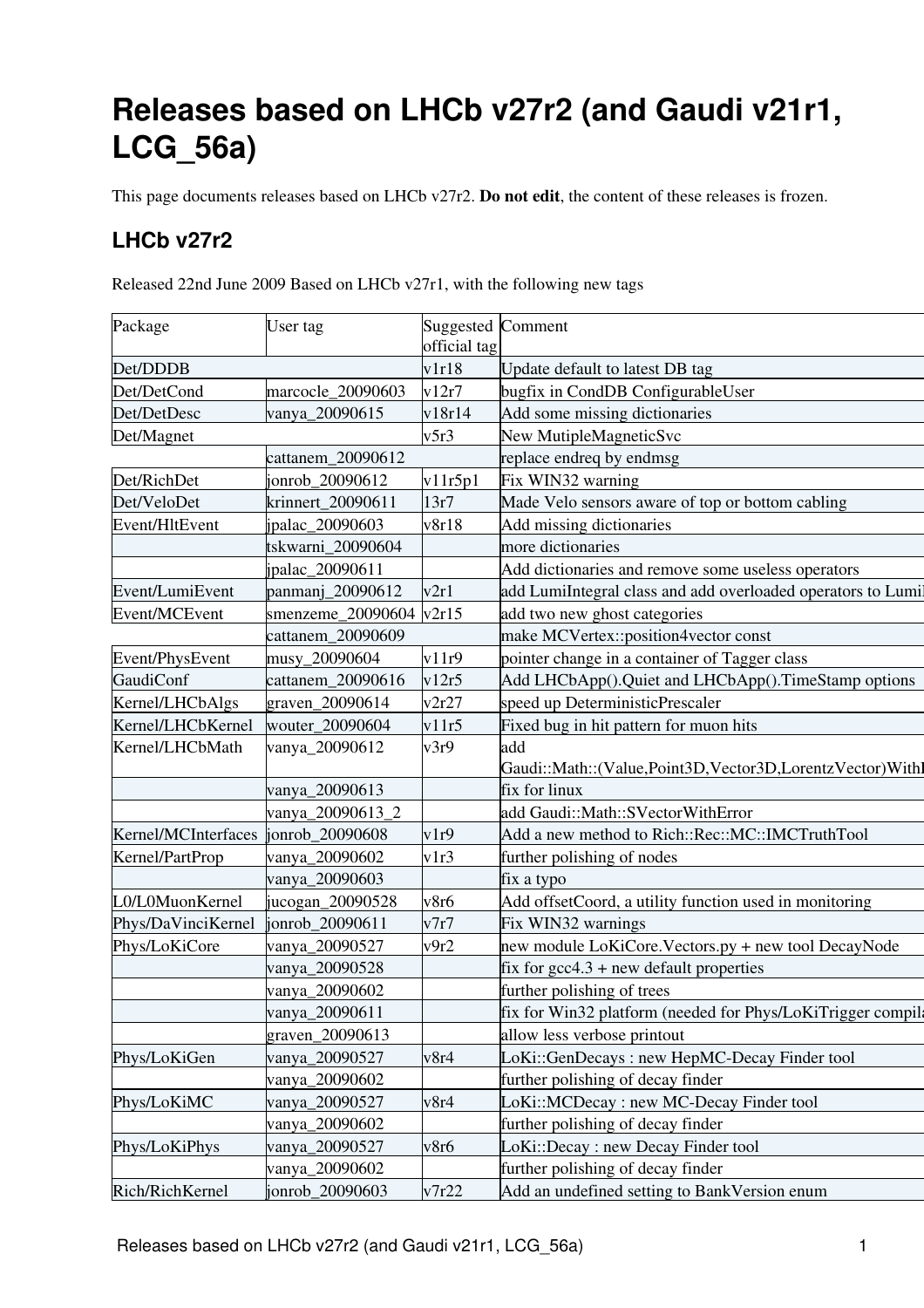| LHCb v27r2 Releases < LHCb < TWiki |  |  |  |
|------------------------------------|--|--|--|
|------------------------------------|--|--|--|

|                                     | jonrob 20090610   |       | Add histogram binning properties to all 'histo' and 'tuple' base |
|-------------------------------------|-------------------|-------|------------------------------------------------------------------|
|                                     |                   |       | classes                                                          |
|                                     | jonrob $20090611$ |       | Fix some WIN32 warnings                                          |
| Rich/RichRecBase                    | jonrob 20090608   | v3r23 | Use typedef in RichRecRing                                       |
|                                     | jonrob 20090612   |       | Update default GhostProb value                                   |
| Sim/SimComponents rlambert 20090611 |                   | v2r18 | MCEventTypeFinder, added Tau decays                              |

## <span id="page-2-0"></span>**Lbcom v7r2**

Released 22nd June 2009 Based on Lbcom v7r1, with the following new tags

| Package                              | User tag               | Suggested official | Comment                                   |
|--------------------------------------|------------------------|--------------------|-------------------------------------------|
|                                      |                        | tag                |                                           |
| L0/L0Calo                            | robbep_20090603        | v9r21              | Clean monitoring code                     |
|                                      | robbep_20090604        | v9r21              | Fix GCC43 compilation errors              |
| L0/L0MuonMonitor                     | jucogan_20090528 v1r5  |                    | Upgrade maps and comparison with muon     |
| Rich/RichDAQ                         | jonrob 20090603        | v3r24              | Various improvements and bug fixes to the |
|                                      |                        |                    | DAQ tools                                 |
|                                      | jonrob_20090611        |                    | Fix WIN32 compilation warnings            |
| Rich/RichMCMonitors  jonrob_20090611 |                        | v1r7               | Fix WIN32 compilation warnings            |
| ST/STMonitors                        | mtobin 20090528        | v1r3               | Changed binning of histograms             |
| Velo/VeloDAQ                         | krinnert 20090606 v4r7 |                    | Improved decoding robustness              |

### <span id="page-2-1"></span>**Rec v7r2**

Released 22nd June 2009 Based on Rec v7r1, with the following new tags

| Package                                    | User tag          | Suggested<br>official tag | Comment                                                                            |
|--------------------------------------------|-------------------|---------------------------|------------------------------------------------------------------------------------|
| RecSys                                     | jonrob_20090604   | v7r2                      | Add Rich/RichRecTemplateRings                                                      |
|                                            | jonrob_20090611   |                           | Remove RICH Local PID packages from<br>the release                                 |
| Calo/CaloMoniDst                           | odescham_20090605 | v3r8                      | change _snprintf() to std::string                                                  |
| Muon/MuonID                                | wouter_20090615   | v6r3                      | add parent track to ancestors                                                      |
| Rec/LumiAlgs                               | panmanj_20090612  | v2r1                      | add LumiReadBackFSR,<br>(I) LumiIntegrator, LumiIntegrateFSR to<br>use FSR data    |
| Rich/RichENNRingFinder                     | jonrob_20090606   | v1r1                      | Various improvements to the first released<br>package                              |
|                                            | jonrob_20090610   |                           | Add option to refit the rings                                                      |
|                                            | jonrob_20090611   |                           | Fix some WIN32 warnings                                                            |
| Rich/RichGlobalPID                         | jonrob_20090611   | v3r10p2                   | Fix some WIN32 warnings                                                            |
| Rich/RichMarkovRingFinder  jonrob_20090603 |                   | v2r8                      | Synchronise the configurable with the<br><b>ENN Configurable</b>                   |
|                                            | jonrob_20090611   |                           | Various WIN32 warning fixes                                                        |
| Rich/RichPIDMerge                          | jonrob_20090611   | v2r7                      | Remove use of Local PIDs                                                           |
| Rich/RichRecAlgorithms                     | jonrob_20090610   | v2r16                     | Yet more improvements to the trackless<br>ring filtering and isolation algorithms. |
|                                            | jonrob_20090611   |                           | Fix some WIN32 warnings                                                            |
| Rich/RichRecMCAlgorithms                   | jonrob_20090611   | v1r3p1                    | Fix some WIN32 warnings                                                            |
| Rich/RichRecMCTools                        | jonrob_20090608   | v2r22                     |                                                                                    |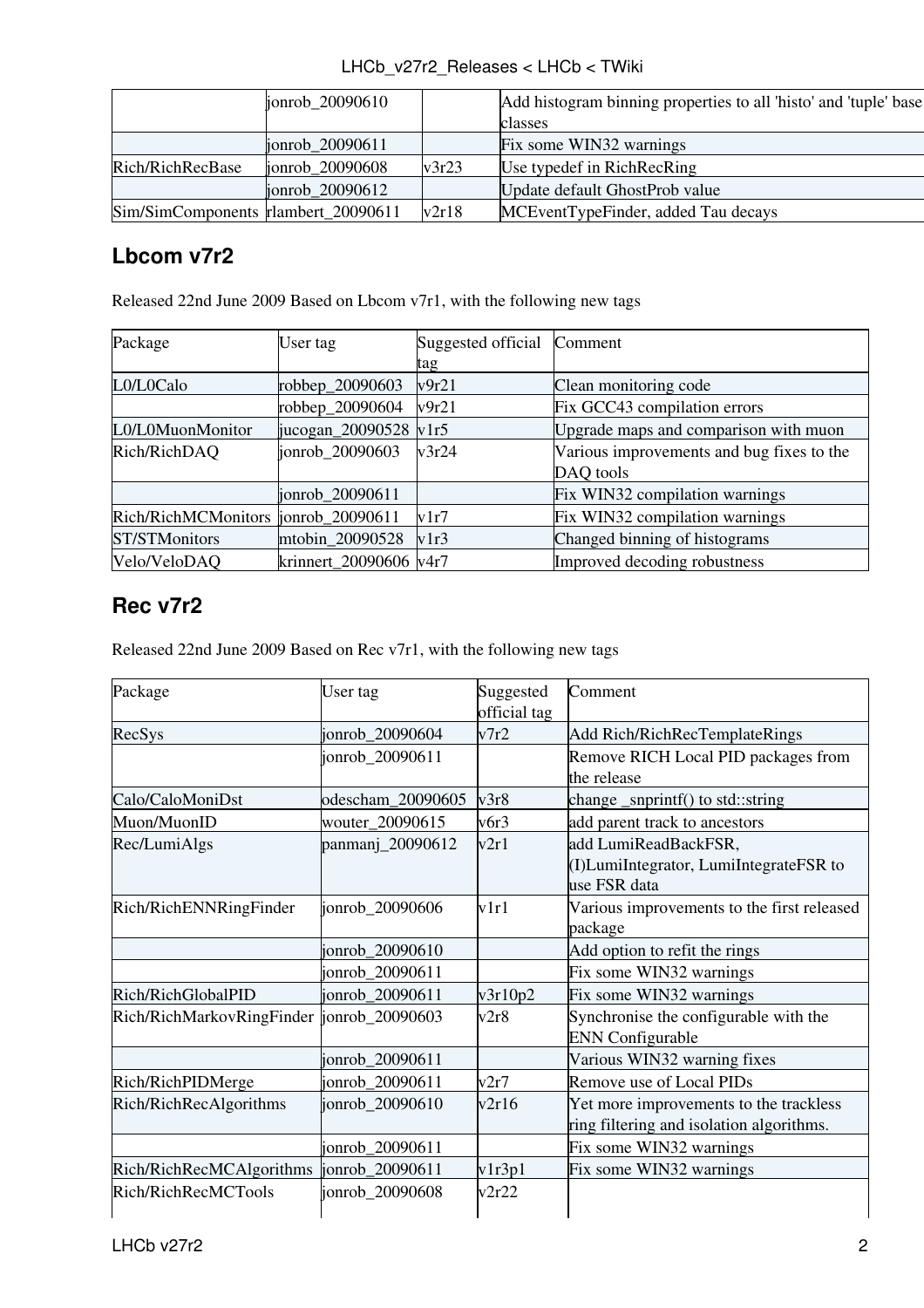|                                            |                         |       | Implement new MC truth tool method to<br>return MCParticle associated to given                                        |
|--------------------------------------------|-------------------------|-------|-----------------------------------------------------------------------------------------------------------------------|
|                                            |                         |       | RichRecRing                                                                                                           |
|                                            | jonrob_20090611         |       | Fix some WIN32 warnings                                                                                               |
| Rich/RichRecMonitors                       | jonrob_20090610         | v2r23 | Adapt to changes in base classes                                                                                      |
| Rich/RichRecPhotonTools                    | jonrob_20090611         | v1r6  | Fix some WIN32 warnings                                                                                               |
| Rich/RichRecQC                             | jonrob_20090603         | v2r30 | Add new L1 data size monitor + improve<br>histogram limits in trackless ring monitor                                  |
|                                            | jonrob_20090604         |       | Update trackless ring monitoring options<br>for 'Template' rings                                                      |
|                                            | jonrob_20090605         |       | Do not abort processing when input tracks<br>to RichTrackSelEffMoni are missing                                       |
|                                            | jonrob_20090605_2       |       | Avoid passing invalid HPD SmartIDs to<br>DeRichSystem in the new L1 size monitor                                      |
|                                            | jonrob_20090608         |       | Improve MC based trackless ring<br>monitoring plots                                                                   |
|                                            | jonrob_20090610         |       | Improvements to the track selection<br>efficiency monitor + Adapt to changes in<br>base classes                       |
|                                            | jonrob_20090613         |       | Fix suppression of Linker messages                                                                                    |
| Rich/RichRecStereoTools                    | jonrob_20090611         | v1r6  | Fix some WIN32 warnings                                                                                               |
| Rich/RichRecSys                            | jonrob_20090604         | v3r20 | Add (back) Sajan's template ring finder<br>package                                                                    |
|                                            | jonrob_20090612         |       | Remove obsolete RichLocalPID and<br>RichHLTLocalPID packages                                                          |
| Rich/RichRecTemplateRings  jonrob_20090611 |                         | v1r0  | New ring finder package (Marco, as the<br>current v1r0 tag was never used, I suggest<br>retagging)                    |
|                                            | seaso_20090617          |       | More updates for v1r0                                                                                                 |
| Rich/RichRecTrackTools                     | jonrob_20090612         | v1r12 | Improvements to the track selectors                                                                                   |
| Rich/RichRecTools                          | jonrob_20090612         | v4r9  | Fix some WIN32 warnings                                                                                               |
| Tf/PatAlgorithms                           | smenzeme_20090611       | v3r22 | bug fix for fit initialization                                                                                        |
| Tf/TrackSys                                | smenzeme_20090531 v4r24 |       | use of downstream tracking in case of<br>fieldOff                                                                     |
|                                            | smenzeme_20090604       |       | use only long tracks in checking of best<br>container                                                                 |
| Tr/TrackCheckers                           | smenzeme_20090603       | v4r6  | add efficiency checking relative to another<br>track container (usefull for HLT)                                      |
| Tr/TrackFitEvent                           | wouter_20090615         | v3r22 | add routine to TrackStateVertex to add<br>mass constraint for use in alignment                                        |
| Tr/TrackFitter                             |                         | v2r34 | bug fix in fast fit configurable                                                                                      |
| Tr/TrackIdealPR                            |                         | v2r16 | fixed two inconsequential bugs in<br><b>IdealTracksCreator</b>                                                        |
| Tr/TrackMonitors                           | wouter_20090616         | v1r10 | Add TrackDiMuonMonitor                                                                                                |
| Tr/TrackMCTools                            | smenzeme_20090604       | v2r24 | introduce new ghost categories                                                                                        |
| Velo/VeloRecMonitors                       | krinnert_20090611       | v1r8  | optional occupancy plots and improved<br>hist titles in cluster monitor, top/bottom<br>separation in sampling monitor |